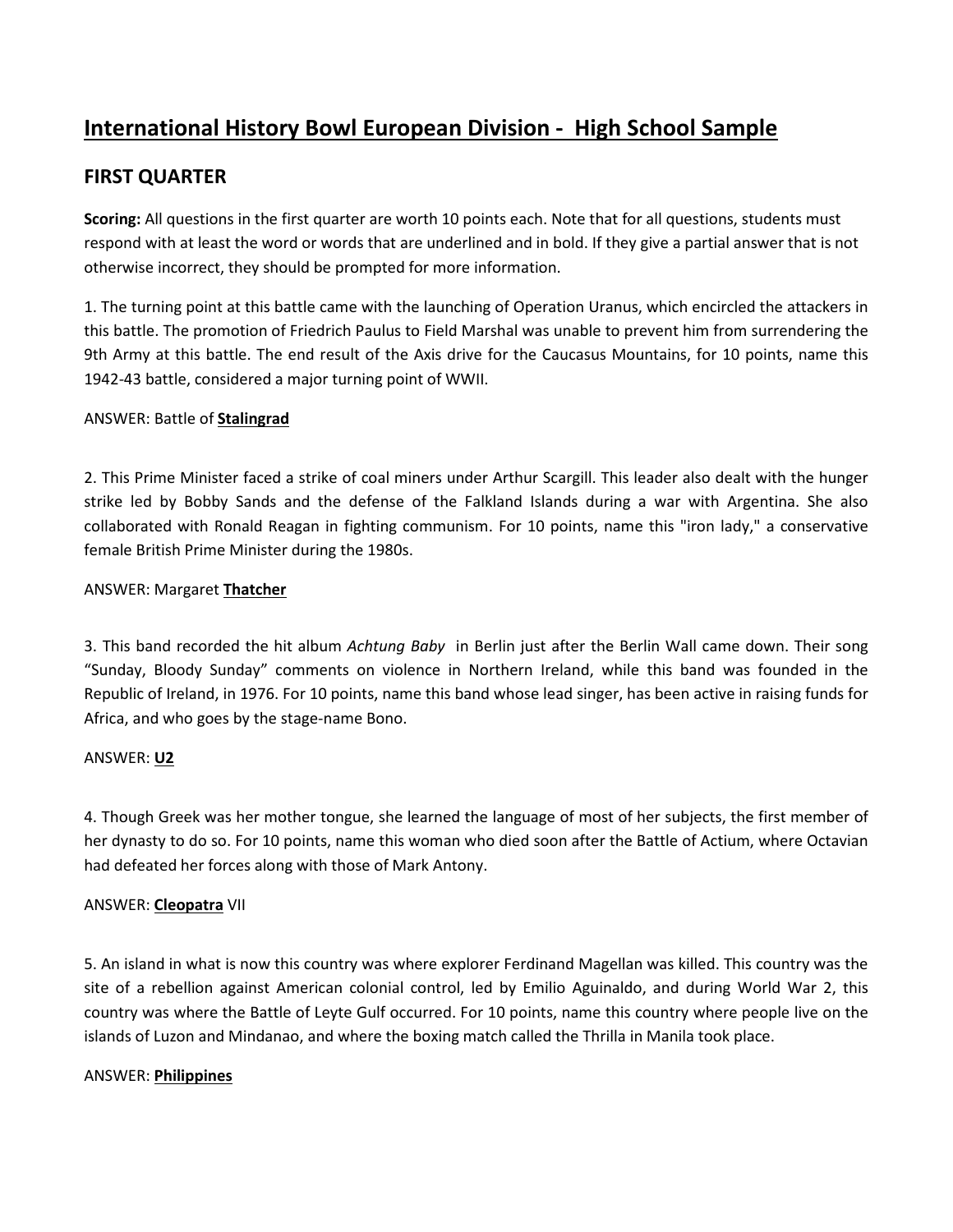6. This work details the lives of Mr. Dussel, the van Daans and the author's family as they hold out above her father Otto's office until their betrayal. For 10 points, name this published journal of a Jewish girl who hid from the Nazis in Amsterdam during World War II.

## ANSWER: *The Diary of Anne Frank* [or *The Diary of a Young Girl*; or *Het Achterhuis*; or *The Annex*]

7. A prominent one of these in 19<sup>th</sup> century New York was named Delmonico's. Perhaps the most exclusive one of these places in the world was recently closed by Ferran Adria, who had worked at El Bulli for years. Ray Kroc founded a chain of these which is now one of the world's largest corporations. For ten points, name this type of place where Paul Bocuse serves an expensive truffle soup.

ANSWER: **Restaurant**s (prompt if someone says "El Bulli" or "McDonald's")

8. This civilization's location is the source of the English words *avocado* and *chocolate*, which are derived from Nahuatl. One of its emperors wore sandals while greeting a European whom he believed to be the god Quetzalcoatl. Montezuma II was the last ruler of, for 10 points, what empire based around Mexico?

### ANSWER: **Aztec** Empire

9. This country is home to a nationwide quiz tournament, which has been won several times by a high school in Akureyri, this country's second largest city. This country is the site of the Laxdaela Saga, and its language has changed little from Old Norse over the past thousand years. For 10 points, name this country where NATO used an air base at Keflavik Airport near the capital Reykjavik.

#### ANSWER: **Iceland**

10. During the so-called current wars, this man feuded with Nikola Tesla. He built a movie studio called the Black Maria in Menlo Park, NJ. He also founded General Electric and uttered the famous quote "Genius is 1% inspiration and 99% perspiration." For 10 points, name this American who invented the light bulb.

\_\_\_\_\_\_\_\_\_\_\_\_\_\_\_\_\_\_\_\_\_\_\_\_\_\_\_\_\_\_\_\_\_\_\_\_\_\_\_\_\_\_\_\_\_\_\_\_\_\_\_\_\_\_\_\_\_\_\_\_\_\_\_\_\_\_\_\_\_\_\_\_\_\_\_\_\_\_\_\_\_\_\_\_\_\_\_\_

## ANSWER: Thomas **Edison**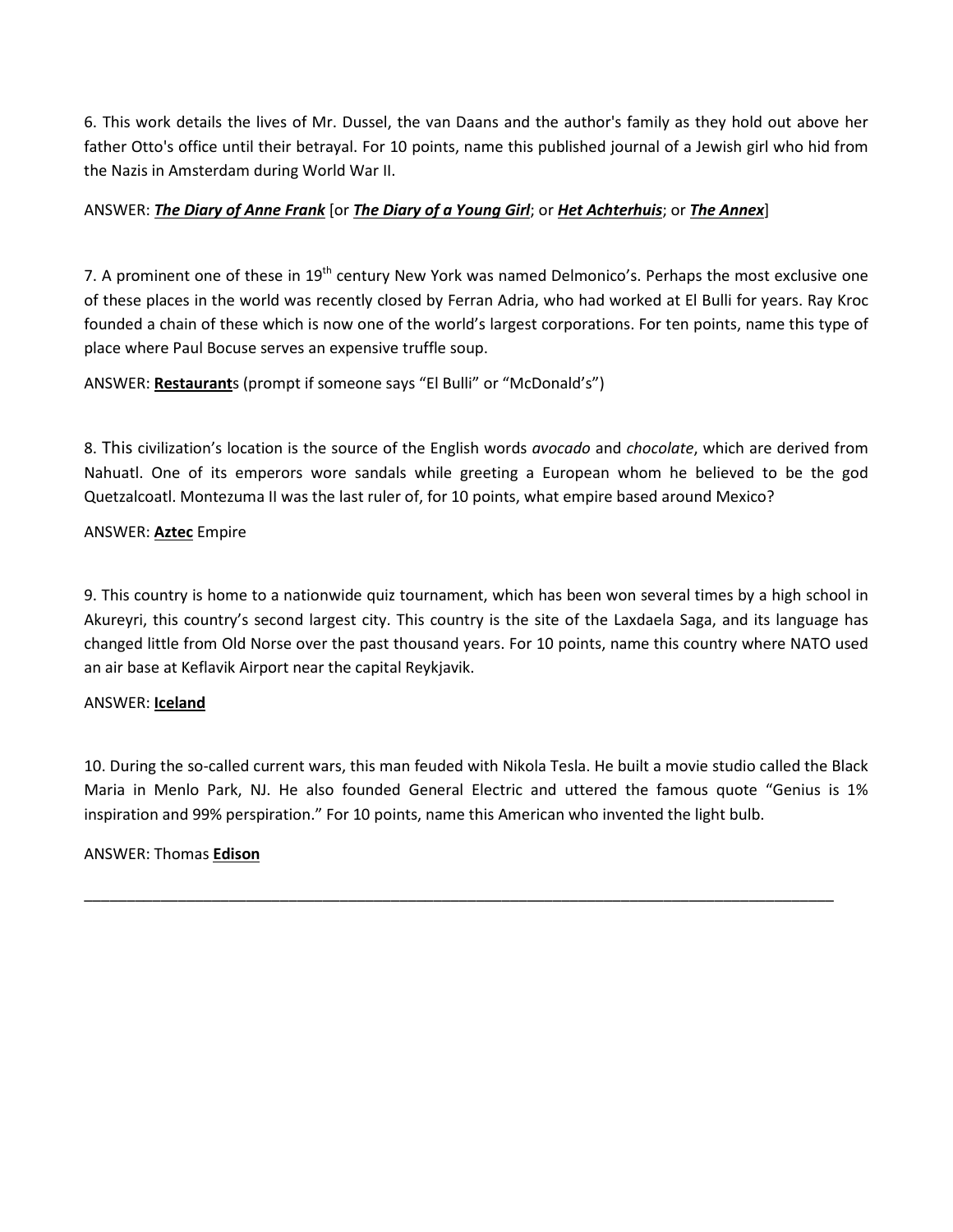# **SECOND QUARTER**

**Scoring:** Both types of questions are worth 10 points. If a team answers the first question of each pair correctly, they receive a chance at the Bonus question. If they incorrectly answer the bonus question, then the other team does NOT also get a chance to answer it.

1. This work described Ajax choosing the life of a lion in the underworld in a story about Er. Gold and Silver souls are the subject of this work's noble lie, and it describes chained men seeing only the shadows of forms in the Allegory of the Cave. Philosopher-kings are the rulers of choice in, for 10 points, what work by Plato about the title form of Government?

ANSWER: The **Republic** of Plato [or **Politeia**]

BONUS: Plato helped advise a Greek city state on what island, which was home to a set of thriving Greek settlements, including the city of Syracuse?

### ANSWER: **Sicily** or **Sicilia**

2. This city was the site of a meeting which established the Concert of Europe and ended the Holy Roman Empire. In this location of the palace of Franz Joseph I, Metternich led the 1815 "Congress" of this city. For 10 points, name this site of Maria Theresa's palace, the capital of Austria. ANSWER: **Vienna**

BONUS: The Congress of Vienna brought an end to Napoleon Bonaparte's rule, after he had regained power after being exiled to what island off the coast of Italy? ANSWER: **Elba**

3. In the opening stages of this battle, Sir Edward Pakenham ran out of artillery munitions. He and his second in command were then killed as were over 2400 other British soldiers by forces led by the Francophone pirate Jean Lafitte **(pr. zhahn luh-FEET**) and Andrew Jackson. For 10 points, name this battle that took place a few weeks after the War of 1812 had officially ended, named after a city in Louisiana that was heavily damaged during Hurricane Katrina.

#### ANSWER: Battle of **New Orleans**

**Bonus:** At what battle, fought in Belgium five months after the Battle of New Orleans, did the British have about ten times as many of their soldiers killed, though the USA did not take part?

#### ANSWER: Battle of **Waterloo**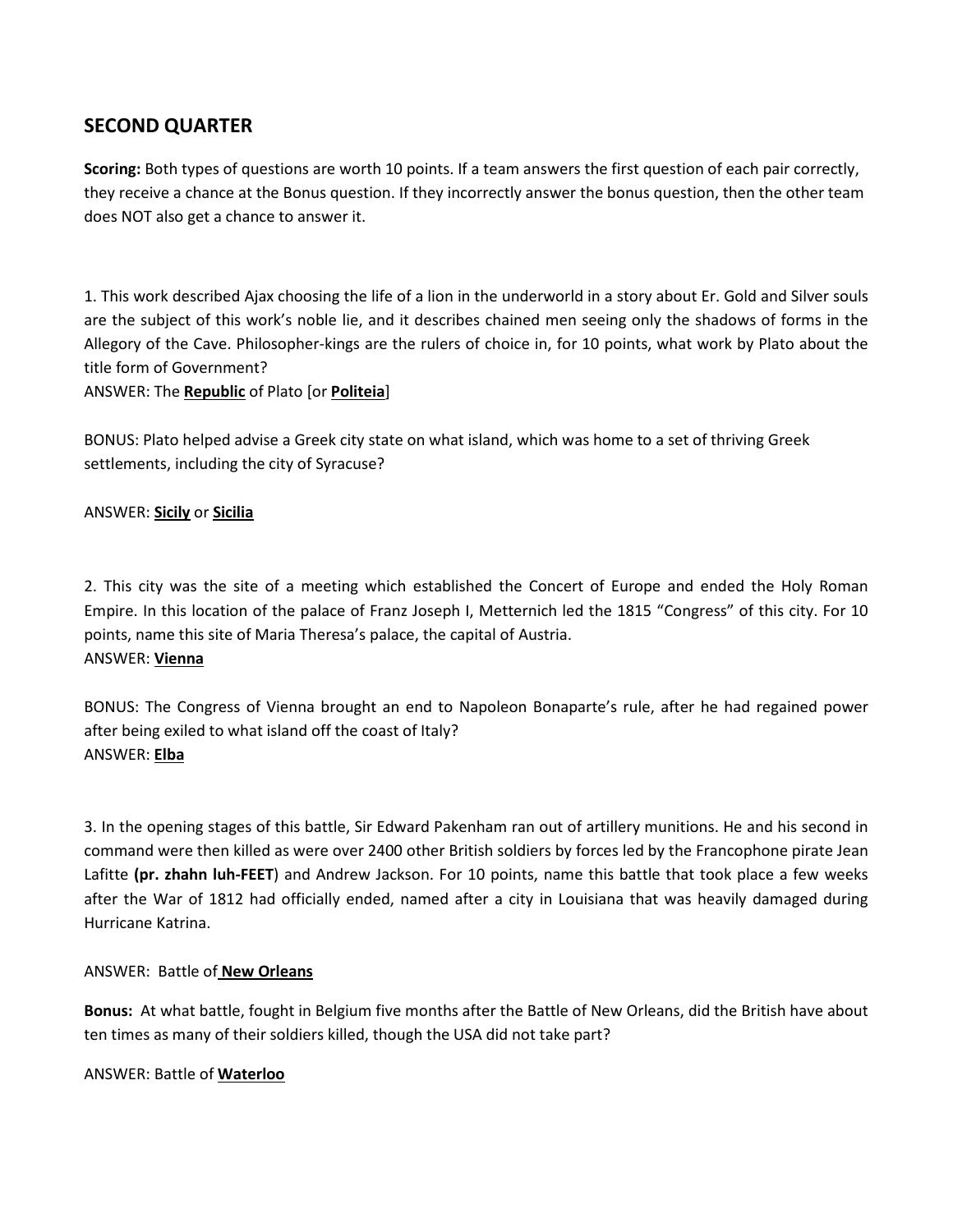4. This man commissioned the building of the Ara Pacis. He used the title of Princeps Civis, or "First Citizen" during his reign and, with the help of his general Marcus Agrippa, this man won the Battle of Actium over Marcus Antonius. Succeeded by Tiberius this was, for 10 points, what first emperor of Rome and great nephew of Julius Caesar?

ANSWER: **Augustus** [accept **Augustus** Caesar or **Caesar Augustus**, accept **Octavian**us, prompt on "Caesar"]

BONUS: The regime of Augustus Caesar was glorified in what epic poem by the Roman poet Vergil?

### ANSWER: The *Aeneid* [or *Aeneis*]

5. While usually considered to be politically tranquil, this country has seen the assassinations of Olaf Palme (**pr. PAL-muh**) and Anna Lindh over the past thirty years. While neutral in World War 2, it also supplied much of Nazi Germany's iron ore. For ten points name this most populous Scandinavian nation with a capital at Stockholm.

#### ANSWER: **Sweden**

**Bonus:** Due to historical ties, Swedish is also an official language of what neighboring country, most of whose residents speak a non-Indo European language?

#### ANSWER: **Finland**

6. This ruler conquered the Southern Song Empire and declared himself ruler of the Yuan Dynasty. This man sent an expedition to Kyushu, which was defended by a stone wall along Hakkata Bay. However, that expedition failed when a typhoon called the kamikaze destroyed this ruler's navy. For 10 points, name this Mongol ruler visited by Marco Polo who was the grandson of Genghis.

#### ANSWER: **Kublai** Khan

**Bonus:** The fictional "pleasure dome" is the subject of which English romantic poet's poem entitled *Kubla Khan*?

## ANSWER: Samuel Taylor **Coleridge**

7. After losing a governor's race to Pat Brown, this politician erroneously said the press wouldn't have him to kick around anymore. During the 1950's he served as Vice President under Eisenhower and he eventually was elected president in 1968 himself. For 10 points, name this American president who left office in 1973 after the Watergate scandal destroyed his reputation.

#### ANSWER: Richard Milhous **Nixon**

**Bonus:** What type of musical work is *Nixon in China* by the American composer, John Adams? Other examples of works of this type include *Fidelio* by Beethoven and *Cosi fan Tutte* by Mozart.

#### ANSWER: **Opera**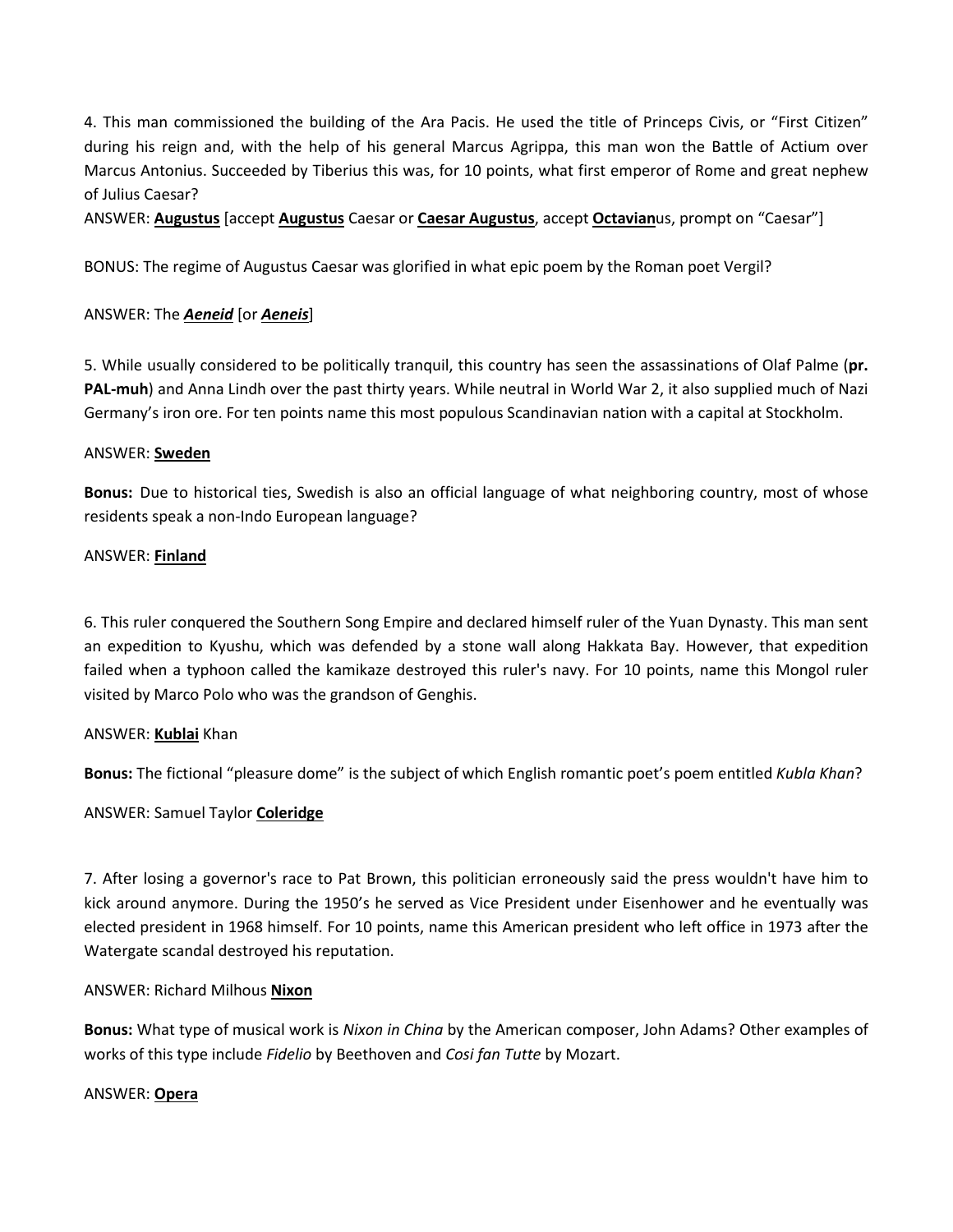8. He held command of the HMS *Captain* during the Battle of Cape St. Vincent and he was given command of the Royal Navy in the Mediterranean after his victories at the Nile against the French. Before his most famous victory, he communicated to his sailors "England expects every man shall do his duty." For 10 points, name this British Lord, who died after winning the Battle of Trafalgar.

#### ANSWER: Horatio **Nelson**

**Bonus:** At the Battle of Trafalgar, Nelson defeated the combined fleets of which two European countries?

\_\_\_\_\_\_\_\_\_\_\_\_\_\_\_\_\_\_\_\_\_\_\_\_\_\_\_\_\_\_\_\_\_\_\_\_\_\_\_\_\_\_\_\_\_\_\_\_\_\_\_\_\_\_\_\_\_\_\_\_\_\_\_\_\_\_\_\_\_\_\_\_\_\_\_\_\_\_\_\_\_\_\_\_\_\_\_

ANSWER: **France** and **Spain**

## **THIRD QUARTER**

Instructions: Teams have 60 seconds to answer the 8 questions in one category. Missed questions will be offered to the opposing team on an untimed basis. The trailing team selects first which of the three categories they would like to hear. If teams are tied, then the team that answered the last tossup question in the second quarter correctly goes first. It is not allowed to go back to questions that a team has passed, although teams can ask the reader to repeat the question that has just been read. If a team does not finish the questions in time, then only the questions that have been read are turned over to the other team. If part of a question has been read when the time is up, then the team does not get to hear the end of it; i.e. the reader must stop reading when time is up. Then, only the portion of the question that has been read is offered to the other team.

**Scoring:** 10 points for each correct answer, with a 20 point bonus if a team answers all 8 correctly

#### **Choices are: Historical European Currencies, The USA in World War 2, and the History of European Flags**

**Category A: Historical European Currencies: Given the former currency, name the country that now uses the Euro, which used to use it.**

| Questions                                                        | Answers        |
|------------------------------------------------------------------|----------------|
|                                                                  |                |
| 1. The lira, which was used at the 1960 Olympics in Rome.        | Italy          |
| 2. The Deutsch mark, used at the 1972 Olympics in Munich.        | (West) Germany |
| 3. The franc, used at the 1968 Olympics in Grenoble.             | France         |
| 4. The markkaa, used at the 1952 Summer Olympics in Helsinki.    | Finland        |
| 5. The peseta, used at the 1992 Summer Olympics                  | Spain          |
| 6. The guilder, used at the 1928 Summer Olympics                 | Netherlands    |
| 7. The schilling, used at the 1976 Winter Olympics in Innsbruck. | Austria        |
| 8. The escudo, never used at a home country Olympics.            | Portugal       |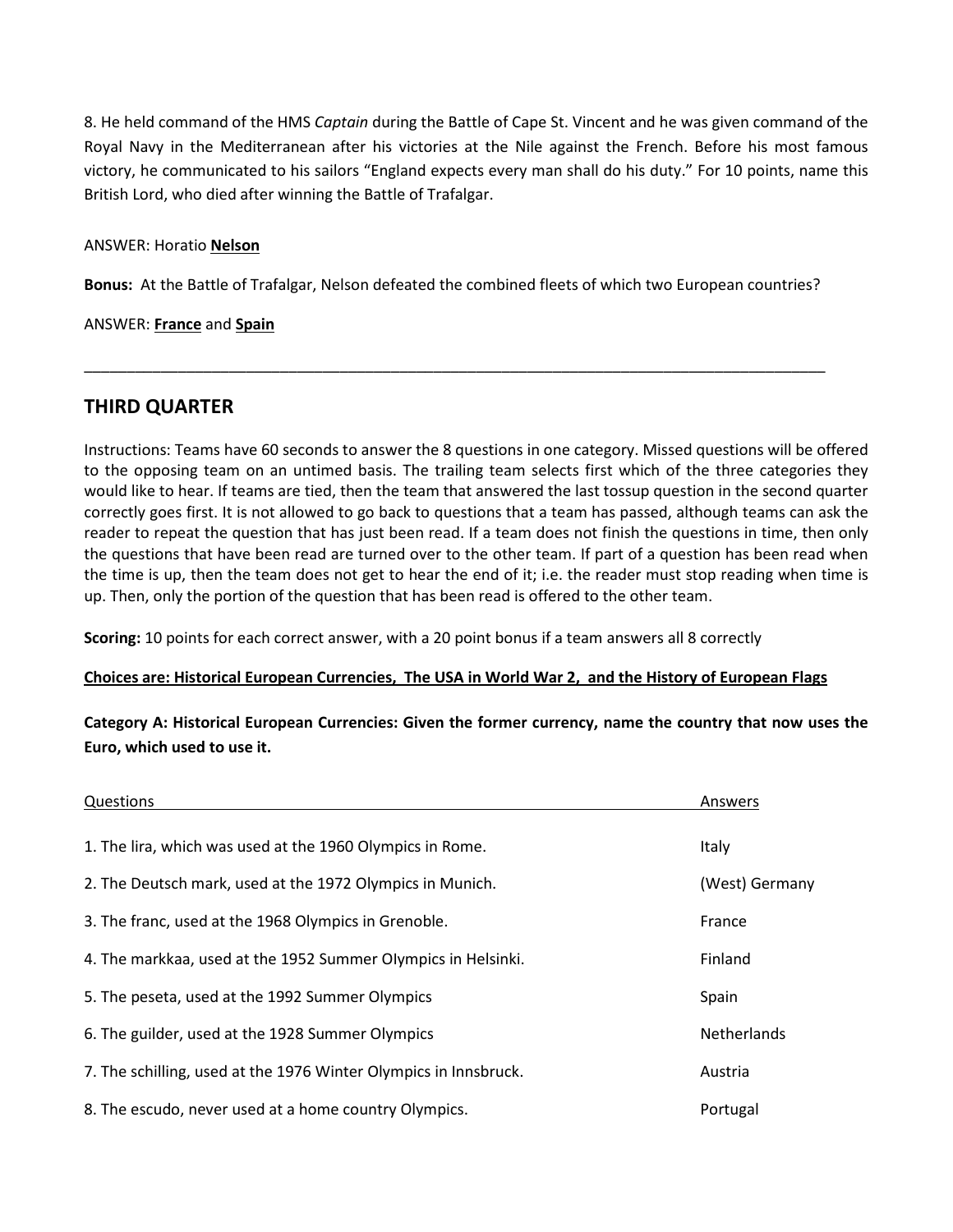| Questions                                                                        | Answers                   |
|----------------------------------------------------------------------------------|---------------------------|
| 1. Which attack on December 7, 1941 brought the US into the war?                 | Pearl Harbor              |
| 2. Which four-term US president led the USA in most of the war?                  | Franklin Delano Roosevelt |
| 3. Which US general vowed to return to the Philippines?                          | Douglas MacArthur         |
| 4. Which supreme Allied commander in Europe later became US president?           | Dwight David Eisenhower   |
| 5. In what country did US forces land at Omaha Beach?                            | France                    |
| 6. At what battle did the US sink 4 Japanese aircraft carriers in 1942?          | Midway                    |
| 7. While attending which conference in Germany did Truman decide to use          | Potsdam                   |
| atomic weapons against Japan?                                                    |                           |
| 8. In which battle did US forces fight off the last German offensive of the war? | Battle of the Bulge       |

## **Category B: THE USA In World War 2: Answer the following about the USA during World War 2.**

## **Category C: European Flags: Identify the following about the History of European flags.**

| Questions                                                                                                  | Answers        |
|------------------------------------------------------------------------------------------------------------|----------------|
| 1. Which Alpine country's square flag dates back to those used by cantons in the 15 <sup>th</sup> century? | Switzerland    |
| 2. Which country began flying a blue and yellow flag over the city of Kiev in 1991?                        | Ukraine        |
| 3. Which Scandinavian country's flag, known as the <i>dannebrog</i> , is the oldest national flag?         | <b>Denmark</b> |
| 4. Which European country's red, white, and blue flag dates to its $18^{th}$ century revolution?           | France         |
| 5. Which country has used a flag with a cross after its split from a union with the                        | Slovakia       |
| Czech Republic?                                                                                            |                |
| 6. Which country adopted a flag with an eagle after splitting from a union with Serbia?                    | Montenegro     |
| 7. Which possession of Denmark adopted a flag in 1985 with two semi-circles?                               | Greenland      |
| 8. Which country in the Caucasus adopted a flag with five crosses in 2004?                                 | Georgia        |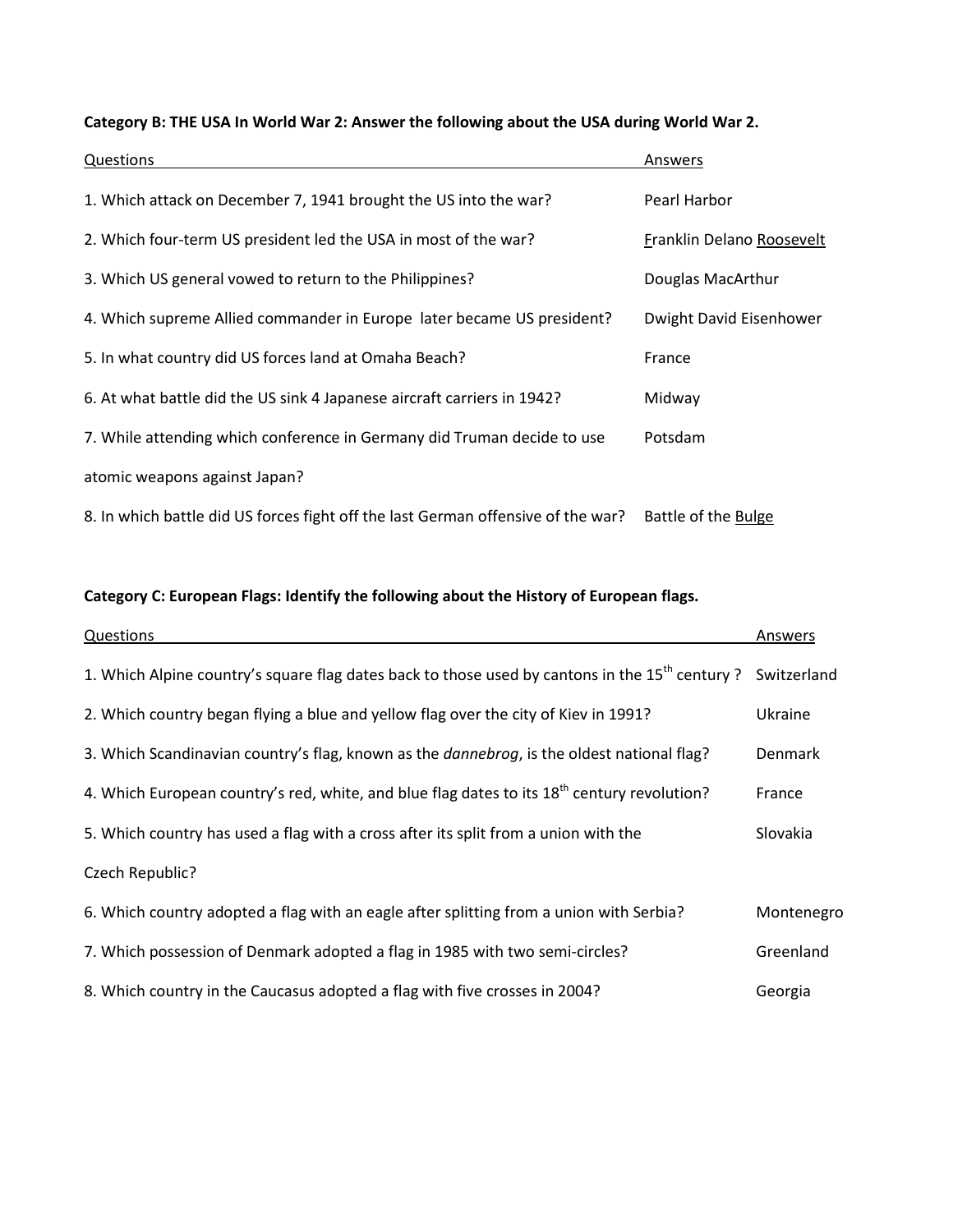## **FOURTH QUARTER**

**Scoring:** If teams answer correctly during the part of the question that is **both underlined and bolded**, they receive 30 points. If teams answer correctly during the part of the question that is **bolded, but not underlined**  they receive 20 points. If they answer during the last part of the question that is written in plain text, they receive 10 points.

1. **Henri Pirenne, in his work "Mohammed and Charlemagne" argued that this event happened around 700. The subject of a 1776 work by Edward Gibbon, the traditional date for this event is when Odoacer, a Germanic barbarian leader of the Ostrogoths, gained power in Italy by deposing** Romulus Augustulus. The invasion of the Huns and two sacks of a capital city in 410 and 455 contributed to, for 10 points, what 476 AD end of a major Western world power?

ANSWER: (Decline and) **Fall** of the (Western) **Roman Empire** [accept just "Rome" or "Roman" after the word "end" in the question]

2. **Former leaders of this organization have included Javier Perez de Cuellar, Kurt Waldheim and Dag Hammarskjold. Japan, Germany, Brazil, and India are seeking permanent representation in one body of this organization, which is currently led by its Secretary-General,** Ban Ki-Moon. For 10 points, identify this organization which replaced the League of Nations and is composed of 193 countries from around the world.

#### ANSWER: **United Nations**

3. **This empire's invasion of Italy only went as far as Otranto and Apulia before being cancelled. More successful invasions included one culminating in its victory on the field of blackbirds in 1389 at Kosovo. It profited from control of the overland trade routes from Europe to Asia, but lost to the Holy League at the Battle of Lepanto.** For 10 points, name this empire, allied with Germany and Austria-Hungary in World War I which was centered around modern day Turkey.

ANSWER: **Ottoman** Empire (or Osmanic Empire or Osmanian Empire or Ottoman State)

4. **He was mentioned as a martyr by the Venerable Bede, and that was the first mention by an English historian of this man who would become the patron saint of England. His lance is believed to have slayed a dragon, the act for which he is best known.** For 10 points, name this saint whose flag consists of a red cross on a white field, who shares his name with the first name of the 43 $^{rd}$ , 41 $^{st}$ , and 1 $^{st}$  American presidents.

ANSWER: Saint **George**